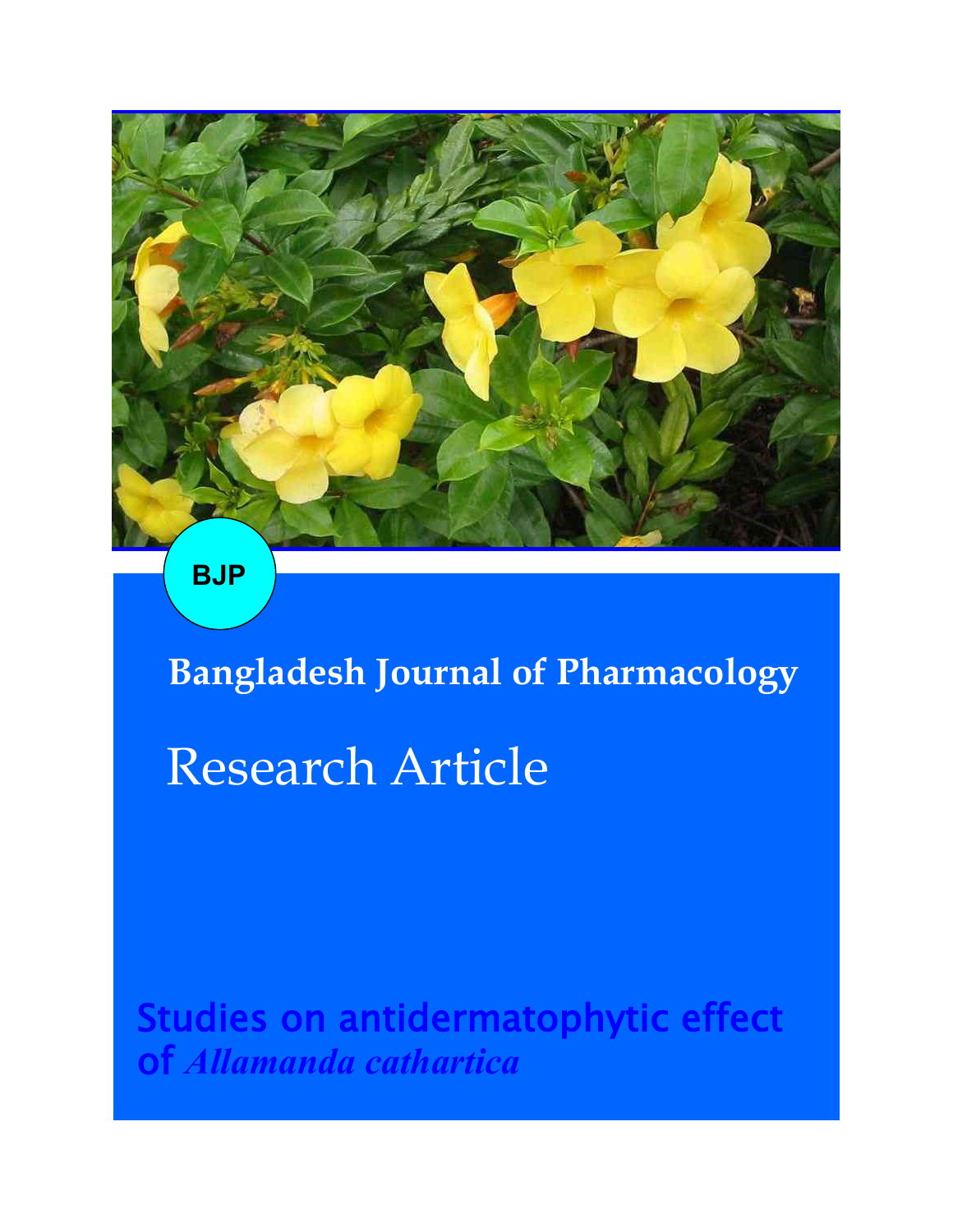## A Journal of the Bangladesh Pharmacological Society (BDPS) **Bangladesh J Pharmacol 2010; 5: 5-7**

### Journal homepage: www.banglajol.info

Abstracted/indexed in Academic Search Complete, Agroforestry Abstracts, Asia Journals Online, Bangladesh Journals Online, Biological Abstracts, BIO-<br>SIS Previews, CAB Abstracts, Current Abstracts, Directory of Open Access tional Pharmaceutical Abstracts, Open J-gate, Science Citation Index Expanded and Social Sciences Citation Index

**ISSN**: 1991-0088

# Studies on antidermatophytic effect of *Allamanda cathartica*

# **Ainun Nahar<sup>1</sup> , Syed Ashrafuzzaman2, M. N. Islam<sup>3</sup> and M. Shah Alam<sup>4</sup>**

<sup>1</sup>Institute of Biological Sciences, Rajshahi University, Rajshahi, Bangladesh; <sup>2</sup>Department of Pharmacology, Sir<br>Salimullah Medical College, Dhaka, Bangladesh; <sup>3</sup>Department of Zoology, Rajshahi University, Rajshahi, *<sup>4</sup>Department of Botany, Rajshahi University, Rajshahi, Bangladesh.*

# **Article Info**

| 23 November 2009 |
|------------------|
| 14 March 2010    |
| 15 March 2010    |
|                  |

DOI: 10.3329/bjp.v5i1.4610 Cite this article: Nahar A, Ashrafuzzaman S, Islam MN, Alam MS. Studies on antidermatophytic effect of *Allamanda cathartica.* Bangladesh J Pharmacol. 2010; 5: 5-7.

# **Abstract**

Antidermatophytic activity of dichloromethane and methanol extracts of whole plant of *Allamanda cathartica* was evaluated. Two pathogenic dermatophytes *Trichophyton rubrum* and *Microsporum gypseum* were used that were collected from dermatophytoses patients. The dichloromethane extract was moderately active at concentration of 50 pg/disc but exhibited highly potent activity at concentration of 200 pg/disc. The methanol extract was not active against the tested fungi. Dichloromethane extract of *A. cathartica* may have antidermatophyte constituents that could be useful in ringworm diseases.

# **Introduction**

Dermatophytoses (ringworm diseases) are infections of the skin by organisms termed dermatophytes. Treatment of dermatophytoses is expensive and needs long time to cure. So, the poor people of rural areas cannot continue the treatment and are more sufferers. Bangladesh has a good source of medicinal plants and most of these grow wild in wastelands, jungles and roadsides without any cultivation. Literature survey revealed that different plant extracts and their isolated compounds have been found to be effective against various species of fungus which are responsible for ringworm diseases (Acharya and Chatterjee, 1975; Kader et al., 1989; Onawunmi, 1989; Singh et al., 1988). These findings used as a guide in our continuing search for new natural antifungal agents from plant source.

*Allamanda cathartica* Linn. locally called malotilata planted as an ornamental plant in Bangladesh. It is an evergreen glabrous shrub. The plant is reputed to have various folk medicinal uses claimed by local kaviraj. Some authors reported that extract of leaves exhibited strong antidermatophytic effects (Tiwary et al., 2002). The leaf also possesses cathertic properties and the stem

barks act as a hydrogogue in ascites (Anonymous, 1985). Allamanda leaf extract was found to be effective against plant pathogens (Masuduzzaman et al., 2008). Extract of roots are hypotensive, antileukemic and used as a remedy for snake bite (Ghani, 1998).

The present investigation was objected to carry out antidermatophytic activity of *A. cathartica* along with evaluation of the role of socio-economic condition on dermatophytoses patients.

# **Materials and Methods**

# *Preparation of extracts*

*A. cathertica* was collected from Rajshahi locality during the month of March to April 2003 and taxonomically identified by Prof. A. T. M. Naderuzzaman, Department of Botany, Rajshahi University. Adhering dirt's of the plant was removed. The whole plant was cut into small pieces and dried at room temperature. The dried parts were grinded to form powder. The dry powder (250 g) was extracted using dichloromethane and methanol as solvent. The extracts were concentrated to dryness by rotary evaporator at 30°C under reduced



This work is licensed under a Creative Commons Attribution 4.0 License. You are free to copy, distribute and perform the work. You must attribute the work in the manner specified by the author or licensor.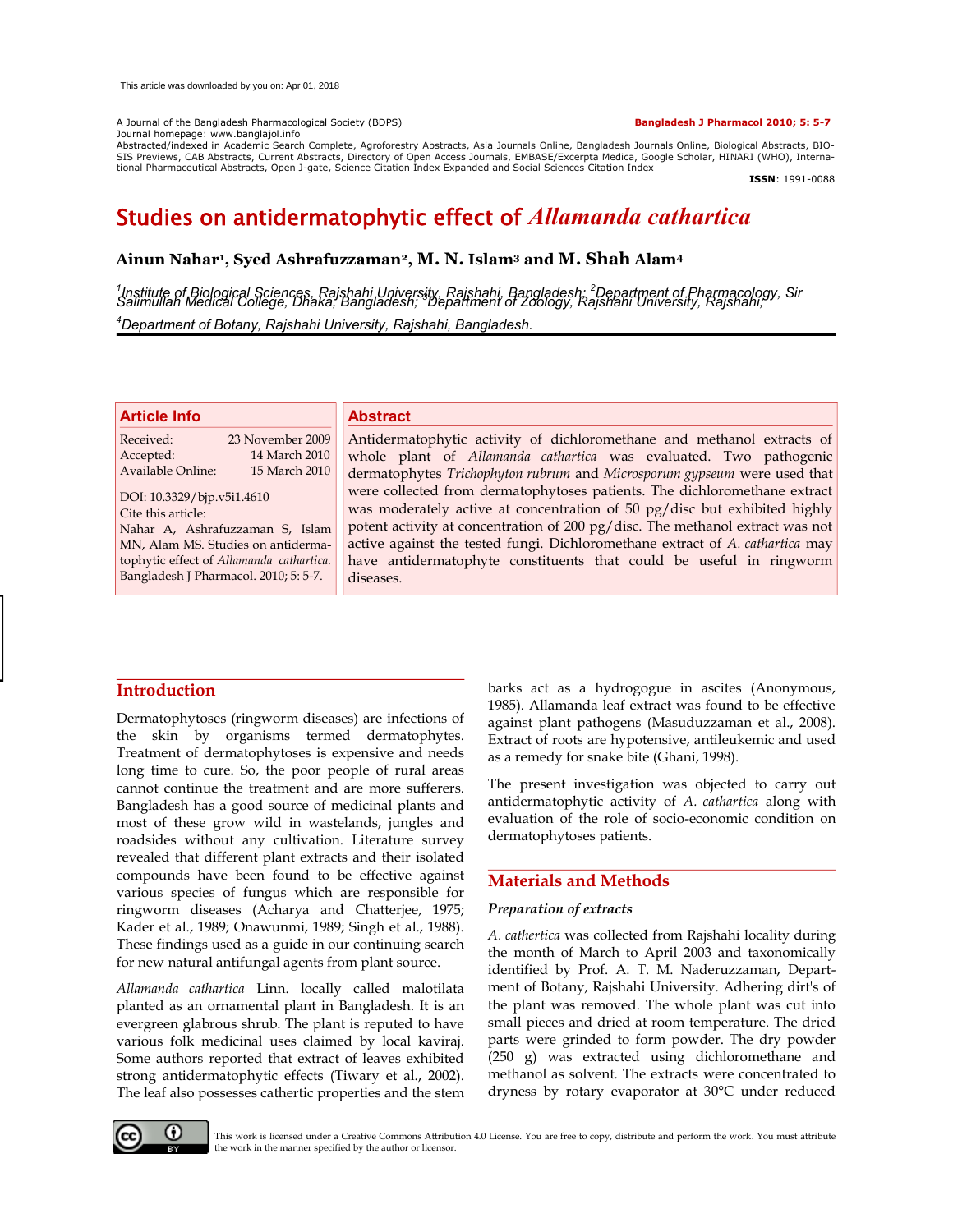| <b>Table I</b>                                                                                         |                                        |                                   |                                  |                       |                                    |  |
|--------------------------------------------------------------------------------------------------------|----------------------------------------|-----------------------------------|----------------------------------|-----------------------|------------------------------------|--|
| In vitro antidermatophytic activities of dichloromethane and methanol extracts of Allamanda cathartica |                                        |                                   |                                  |                       |                                    |  |
| Tested fungi                                                                                           | Diameter of zone of inhibition (in mm) |                                   |                                  |                       |                                    |  |
|                                                                                                        | Dichloromethane extract                |                                   |                                  | Methanol extract      | Fluconazole                        |  |
|                                                                                                        | $50 \,\mathrm{pg}/\mathrm{disc}$       | $200 \,\mathrm{pg}/\mathrm{disc}$ | $50 \,\mathrm{pg}/\mathrm{disc}$ | $200 \text{ pg/disc}$ | $50 \frac{\text{pg}}{\text{disc}}$ |  |
| Trichophyton rubrum                                                                                    | 11                                     | 52                                | No inhibition                    | No inhibition         | 14                                 |  |
| Microsporum gypseum                                                                                    | 10                                     | 35                                | No inhibition                    | No inhibition         | 10                                 |  |

pressure. The amounts yielded using the solvent dichloromethane and methanol were 27.4 and 18.0 g respectively. Antifungal screening was carried out taking these extracts of *A. cathartica.*

methanol extract of the plant was not active against the tested pathogens.

# *Antidermatophyte activity test*

All the extracts were examined for their antifungal potency by disc diffusion method (Bauer et al., 1966). Two dermatophytes namely *Trichophyton rubrum* and *Microsporum gypseum* were used for this investigation. The dermatophytes were isolated from fungal specimens collected from selected ringworm patients attending the Skin and V.D. Outpatient Department of Rajshahi Medical College Hospital, Rajshahi. The fungal pathogens were further purified by repeated subculture under strictly aseptic condition using laminar airflow machine. The medium (Potato dextrose agar) was poured into sterile petri dishes and the inoculum was adjusted to contain 105 to 107 fungi per mL. The extracts were dissolved in solvents (dichloromethane and methanol) to obtain a concentration of 50 pg/ pL. The discs (6 mm in diameter) were prepared by sterile filter paper and dried in an oven to remove moisture. The solutions were applied on the dried filter paper discs by micropipette to obtain discs containing 50 and 200 pg of extracts in each disc. Fluconazole discs (50 pg/disc) were used as standard. The discs were then placed on the petri dishes seeded with the medium containing inoculum and allowed to diffusion at 4°C for 24 hours. The petri dishes were then incubated at 30°C for 48-72 hours and the zones of inhibitions observed were measured (Table I).

# **Results**

In the antifungal activity test, dichloromethane extract of whole plant of *A. cathartica* (50 pg/disc) showed the zones of inhibition against *T. rubrum* (11 mm) and *M. gypseum* (10 mm). Whereas at concentration of 200 pg/ disc the same extract exhibited highly pronounced effect displaying their zones of inhibitions against *T. rubrum* (52 mm) and *M. gypseum* (35 mm) respectively (Table I). The standard disc of fluconazole (50 pg/ disc) showed the zones of inhibition against *T. rubrum* (14 mm) and *M. gypseum* (10 mm). On the other hand,

# **Discussion**

The present study demonstrates the antidermatophytic effect of whole plant extract of *A. cathartica*. Dichloromethane extract showed highly potent activity against the tested pathogens such as *T. rubrum* and *M. gypseum* at the concentration of 200 pg/disc. Whereas at concentration of 50 pg/disc the same extract showed moderate activity. But methanol extract was not active against the tested fungi. This may be due to the absence of antifungal principles in methanol extract.

Irobi and Daramola (1993) investigated in Nigeria with the leaf extracts of *Mitracarpus vilosus* for *in vitro* antifungal activities. Ethanolic extracts produced definite antifungal activities against *T. rubrum, M. gypseum, Candida albicans, Aspergilus niger* and *Fusarium soni.* The aqueous extracts and glycerol vehicle control did not inhibit any of the fungi tested. Our result is consistent with this investigation. Tiwari et al. (2002) isolated plumieride as an active principle from leaf extract of *A. cathartica* and showed strong fungitoxicity against *Epidermophyton floccosum* and *M. gypseum*. This findings correlate with the results of the present study.

# **Conclusion**

*A. cathartica* may play a highly beneficial role in dermatophytoses patients.

# **Acknowledgement**

We are highly grateful to Department of Microbiology, Rajshahi Medical College; Department of Botany, Rajshahi University, Rajshahi for isolation and identification of dermatophytes.

# **References**

Acharya TK, Chatterjee IB. Isolation of chrysophanic acid-9 anthrone, the major antifungal principle of *Cassia tora*.